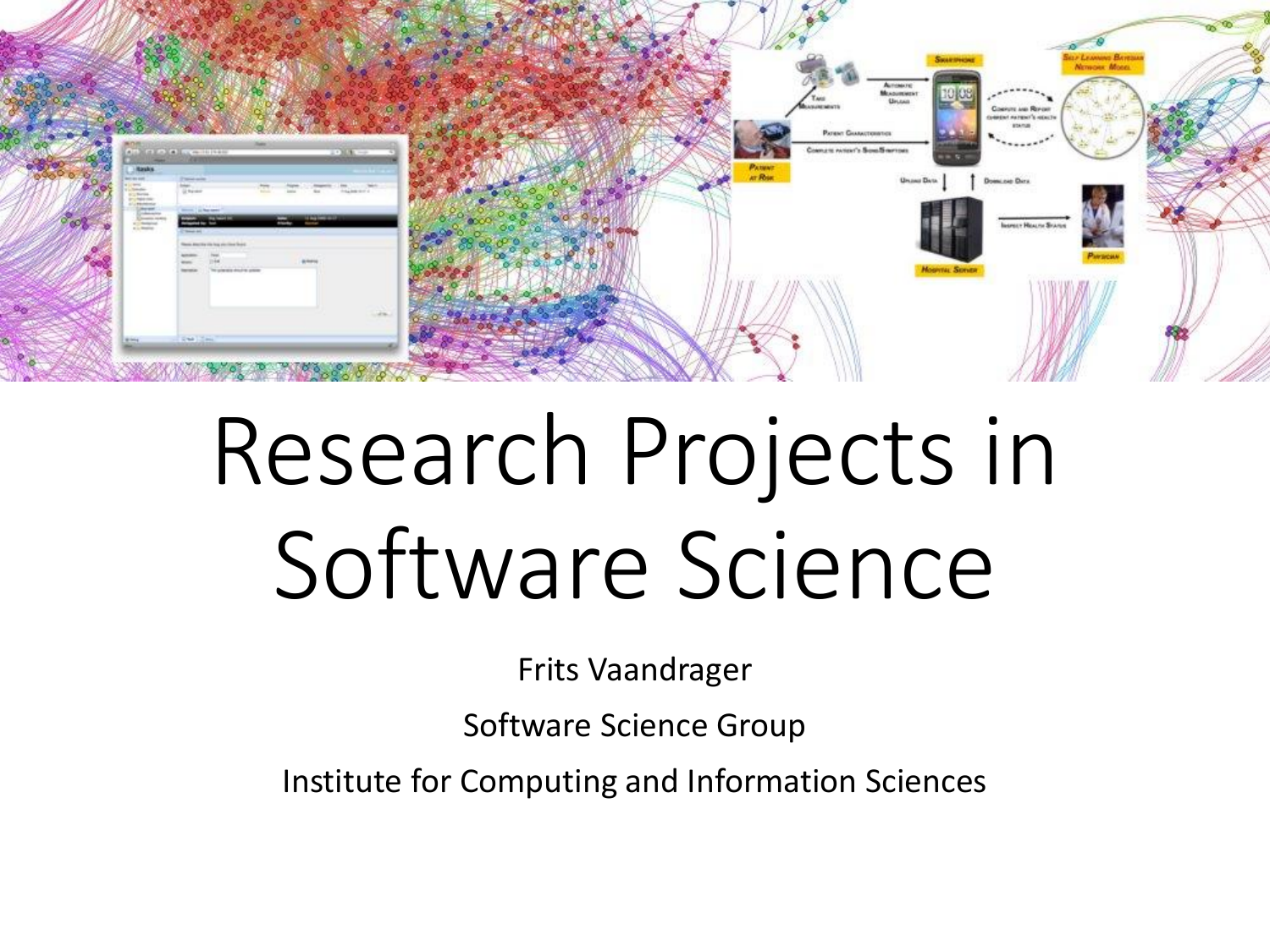### Software Science



- Ensuring that software is correct and secure is both a major scientific challenge and an enterprise with enormous societal relevance.
- Modelling is an essential part of many scientific and engineering disciplines.
- It is important (and inspiring!) to cover the full spectrum from theory to applications in a single group.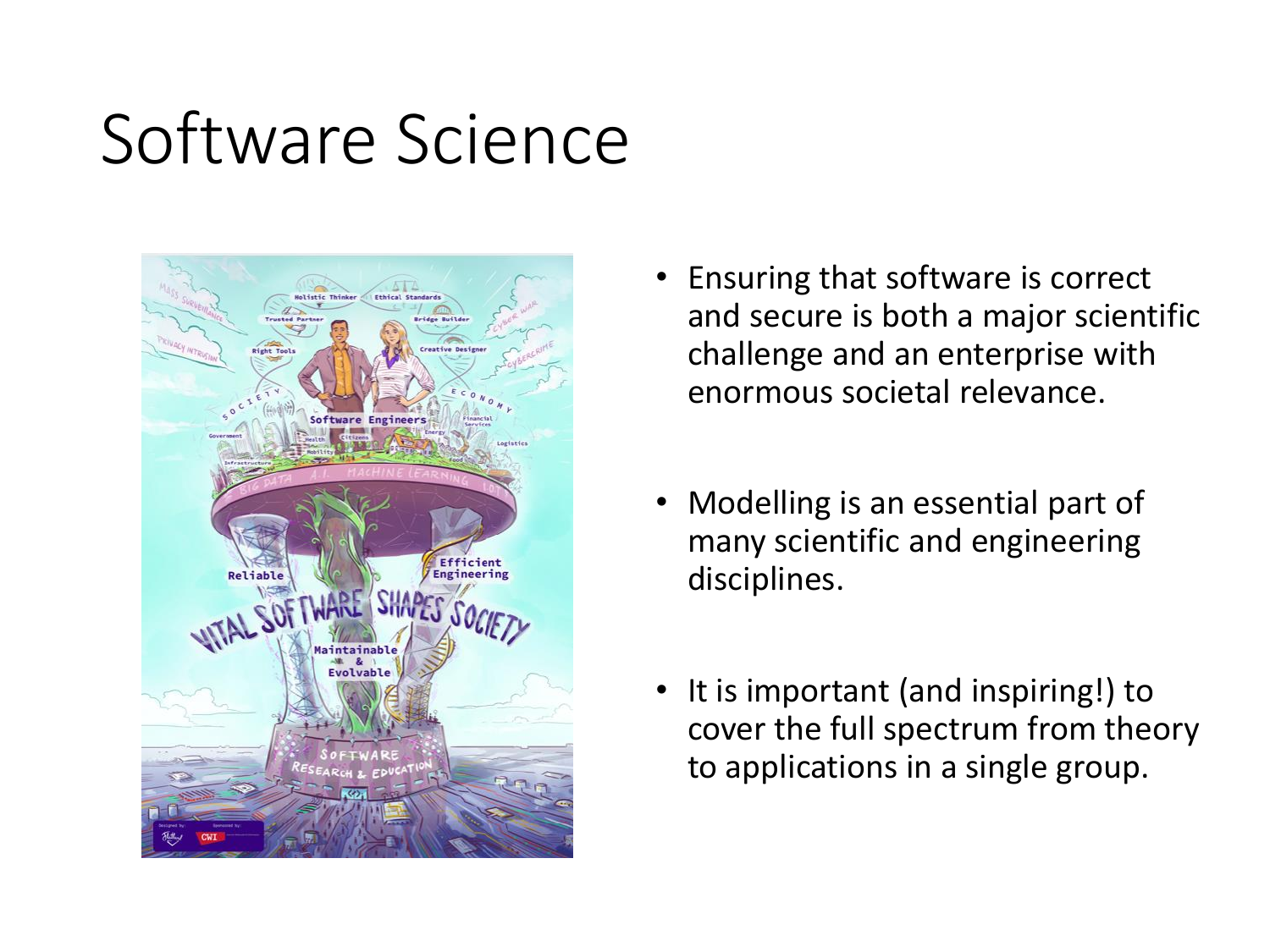### Bachelor Thesis in Software Science

Emphasis can be on programming, theory, algorithm design, literature study, empirical/experimental work, building prototypes, industrial applications,..

You can do your bachelor thesis within the group, at a company, or at some other university of research institute AoE.

How to find a good project:

- 1. Select a topic from our wiki<http://www.sws.cs.ru.nl/Teaching> (more than 100 project ideas listed!!!)
- 2. Or propose your own topic
- 3. Discuss your ideas with staff members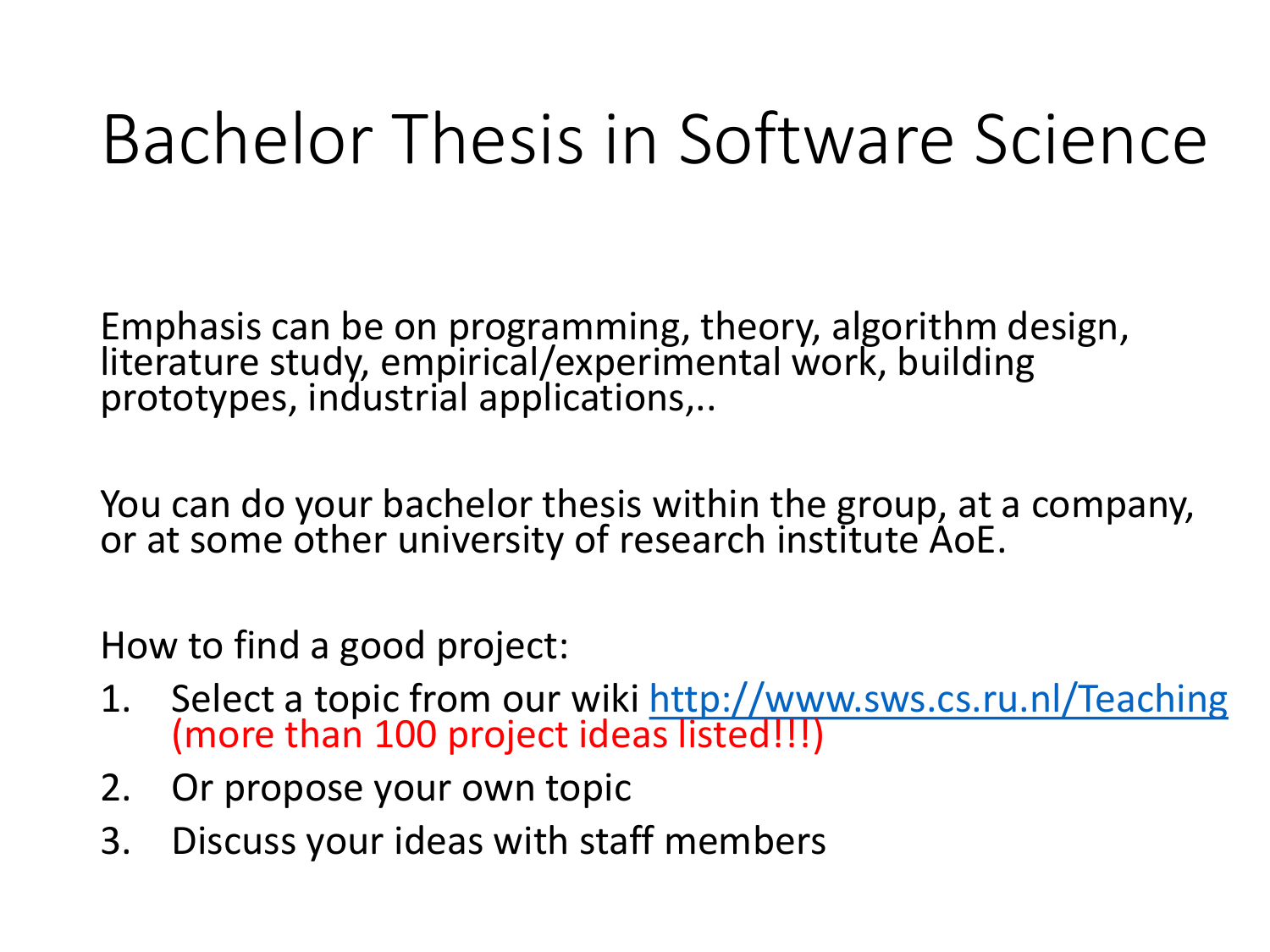## Software Analysis / Dependability

**Testing** 



### Model learning

#### Frits Vaandrager





Jan Tretmans Marielle Stoelinga





Nils Jansen Sebastian Junges

Verified and dependable AI and machine learning

Algorithms for system dependability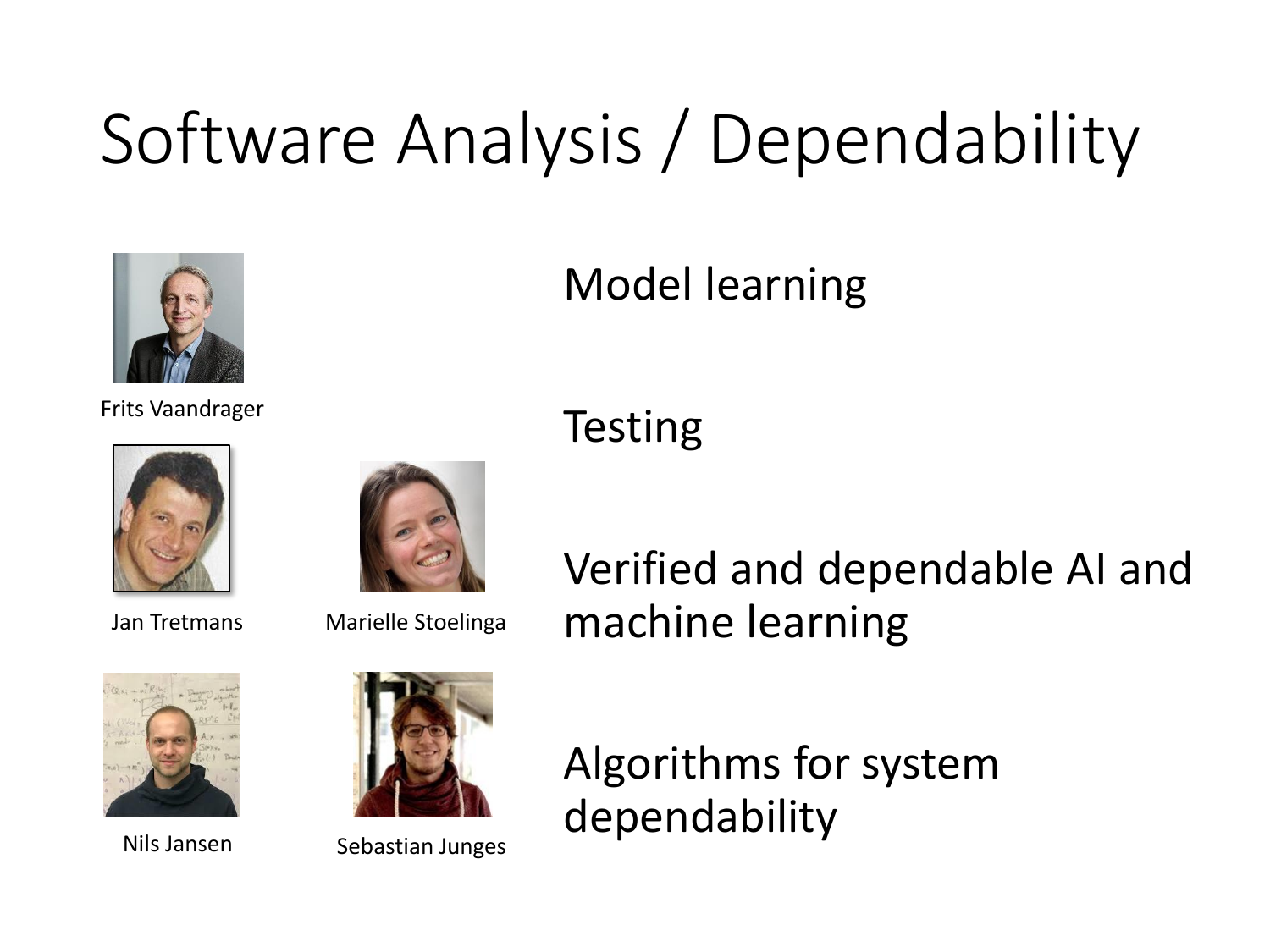### Program Verification



Robbert Krebbers



Program verification with types and logic

Freek Wiedijk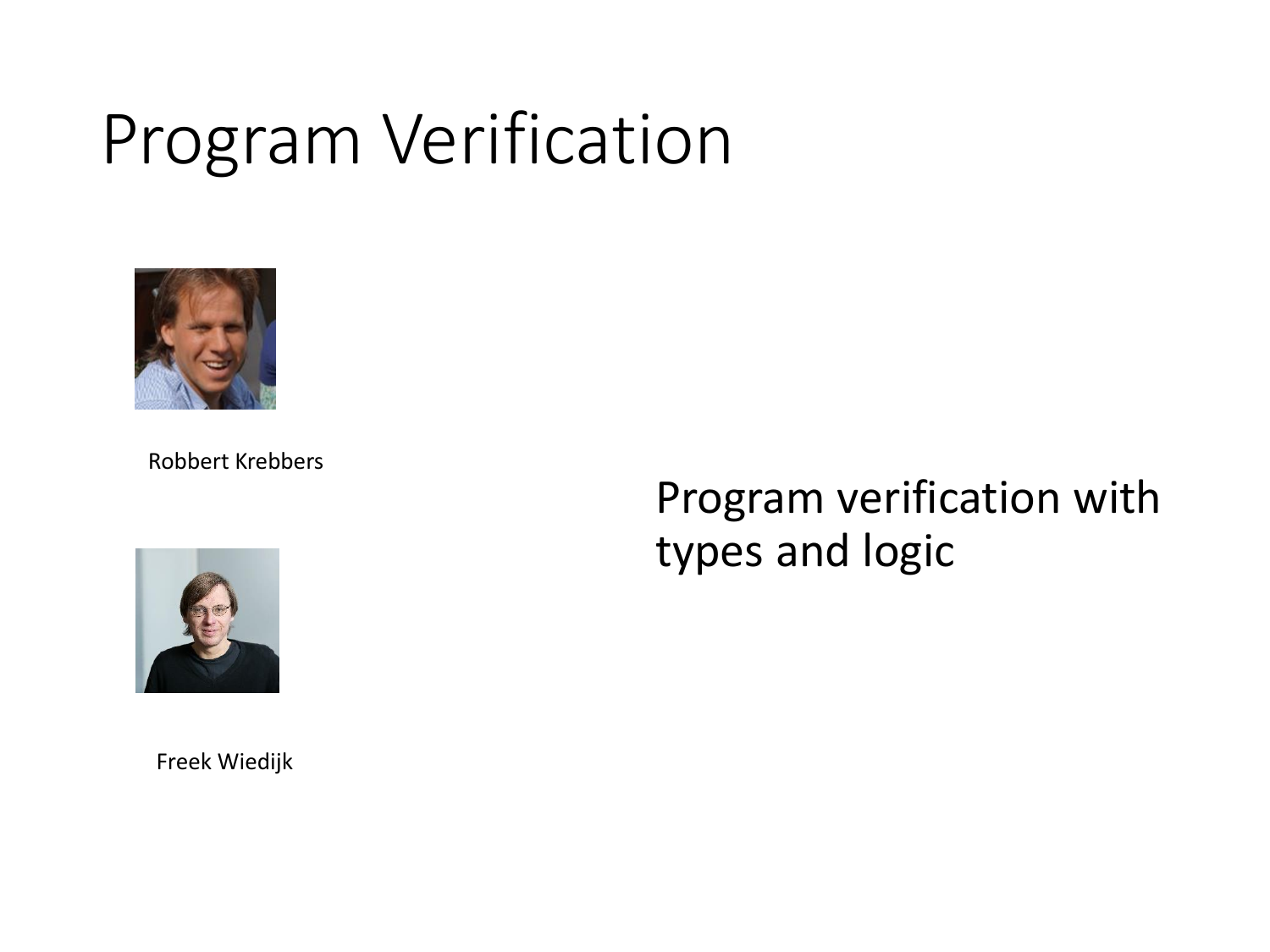### Software Technology



HPC, compilers, array programming

Bodo Scholz





### Task oriented / functional programming

Pieter Koopman Peter Achten



Programming education

Sjaak Smetsers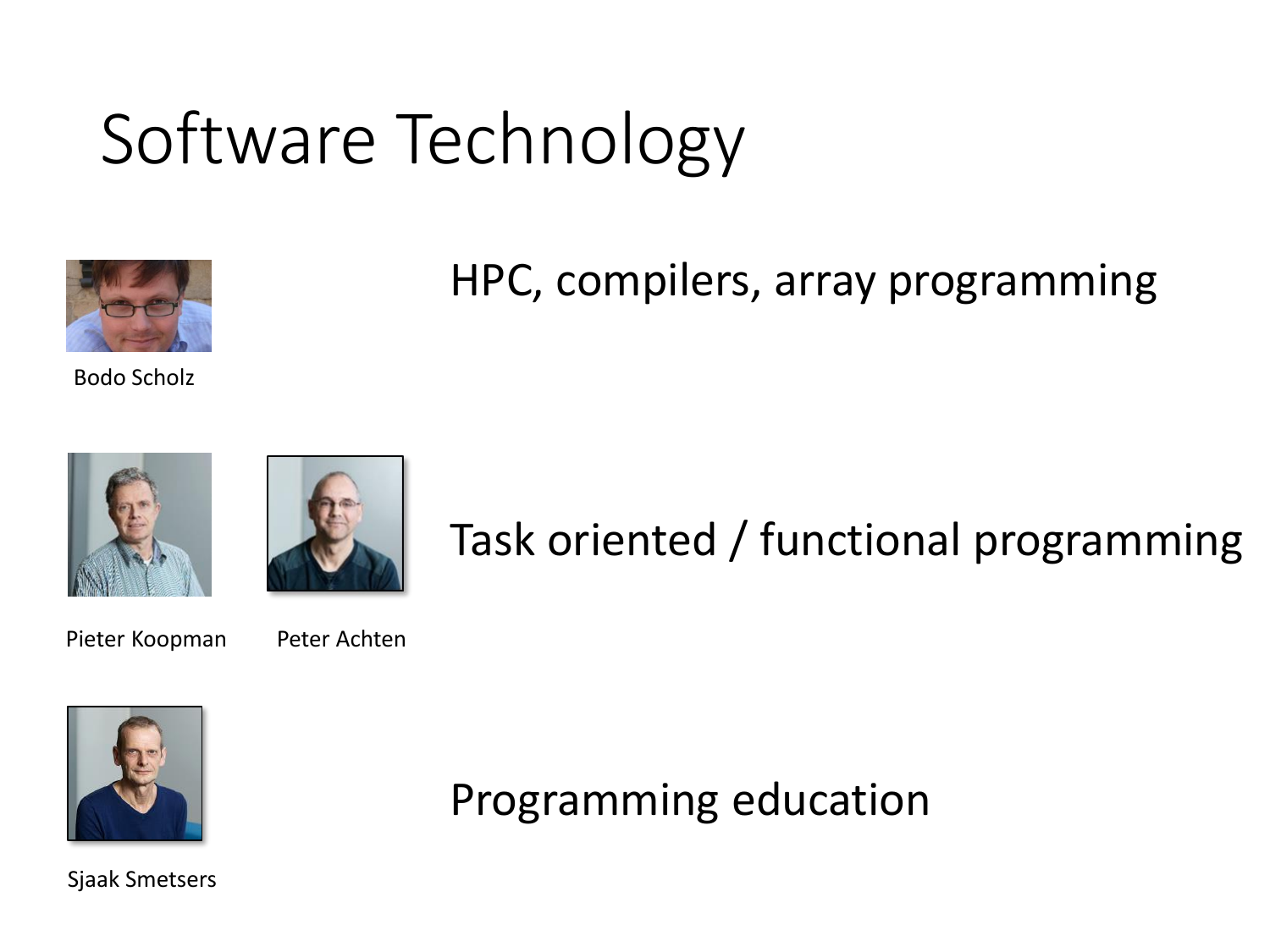### Software Engineering



Mairieli Wessel



Daniel Strueber



Software development bots

#### Software product lines

Software refactoring

Bin Lin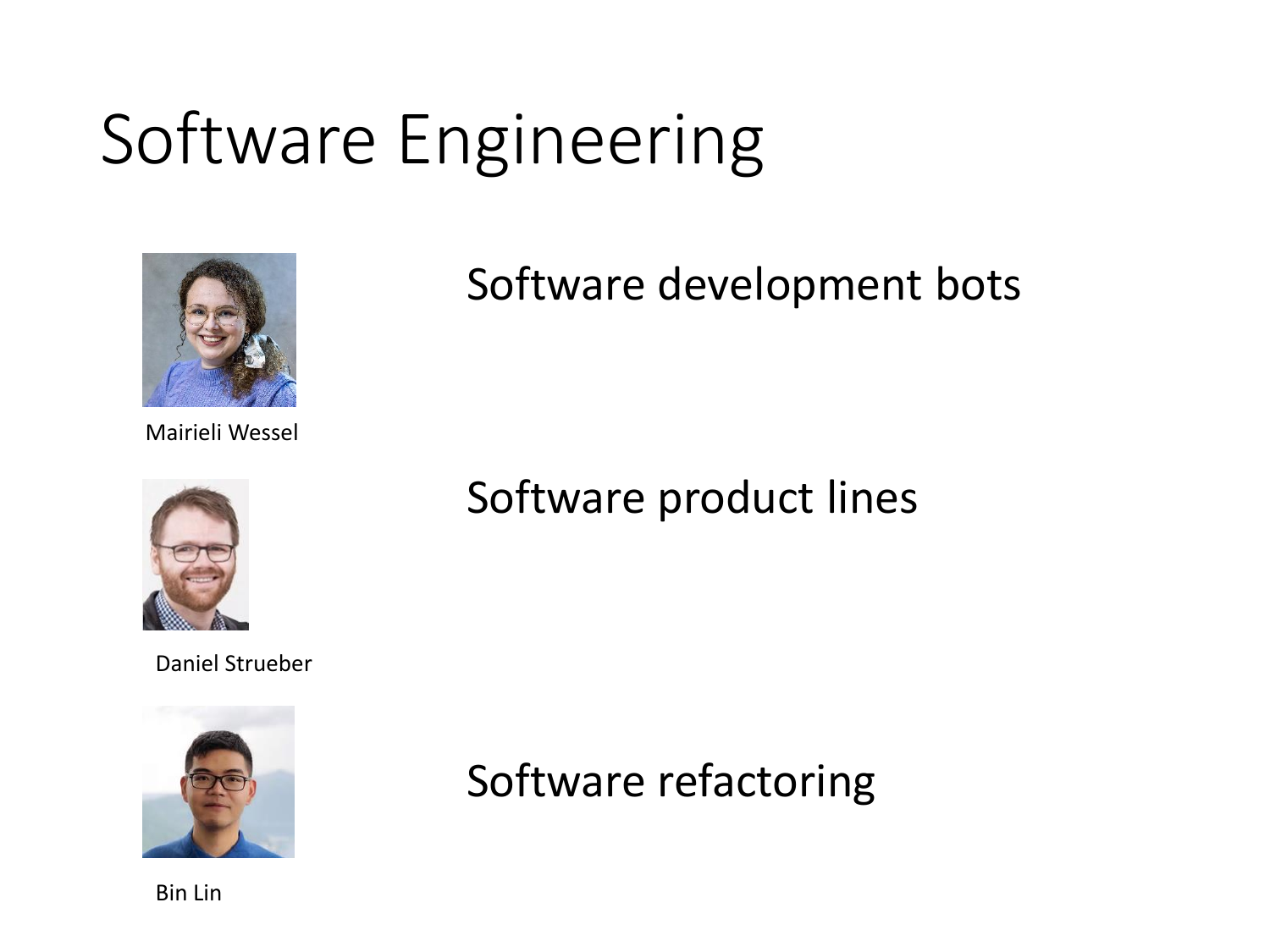### Theory of Software



Herman Geuvers



Jurriaan Rot



Cynthia Kop

#### Type theory and lambda calculus

Automata theory

Term rewriting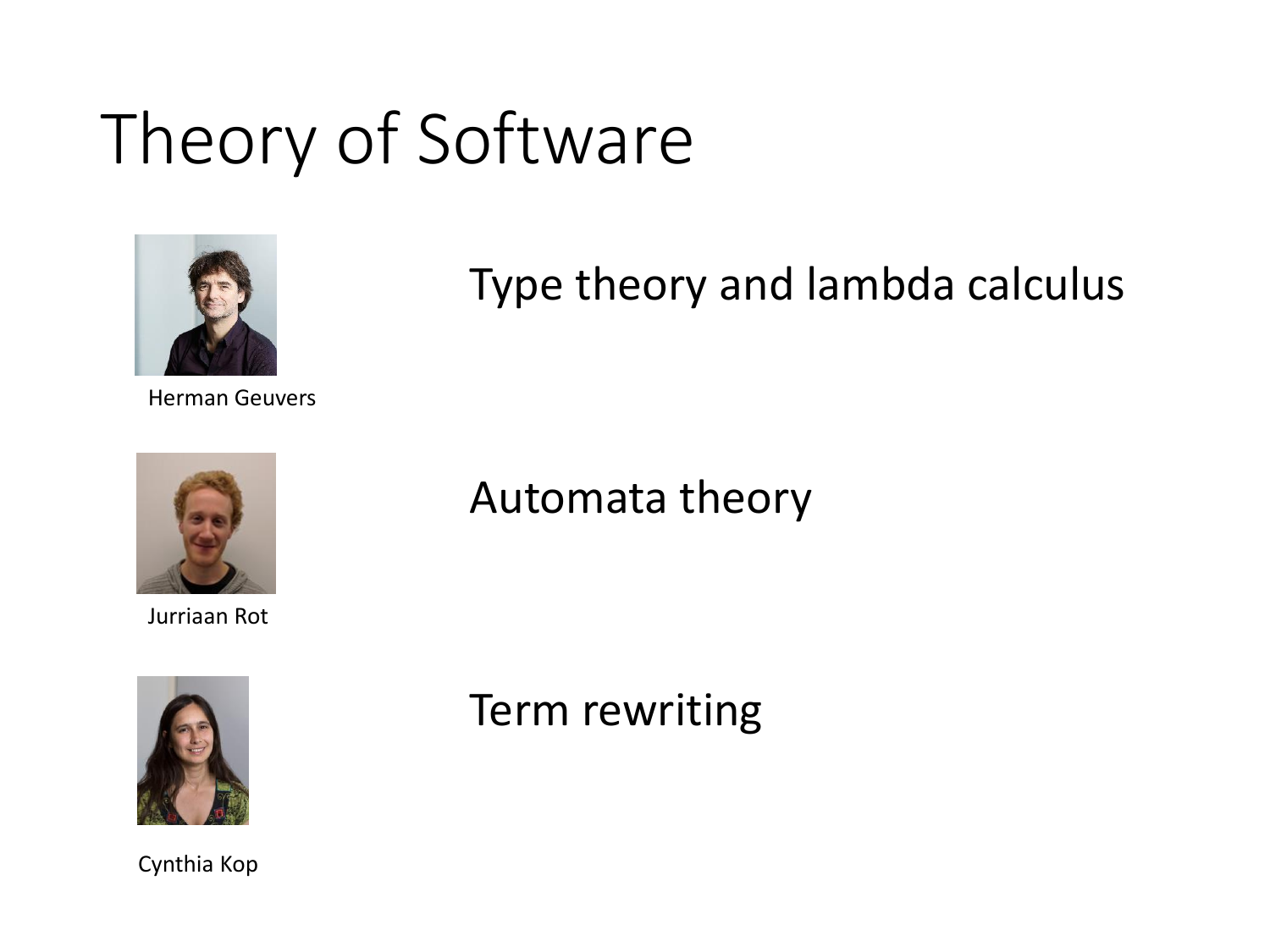### Our Industrial Partners

- ASML
- Philips Healthcare
- Canon Production Printing
- Nexperia
- Alfalval
- Rolsch
- TomTom
- Thermo Fischer
- Vanderlande
- SpronQ
- ADLink
- AKKA
- Axini
- ICT
- InTraffic
- Nederlandse Spoorwegen
- Malvern Panalytical
- Sogeti
- Thales
- TOPIC Embedded Systems
- TOP Software Technology
- …